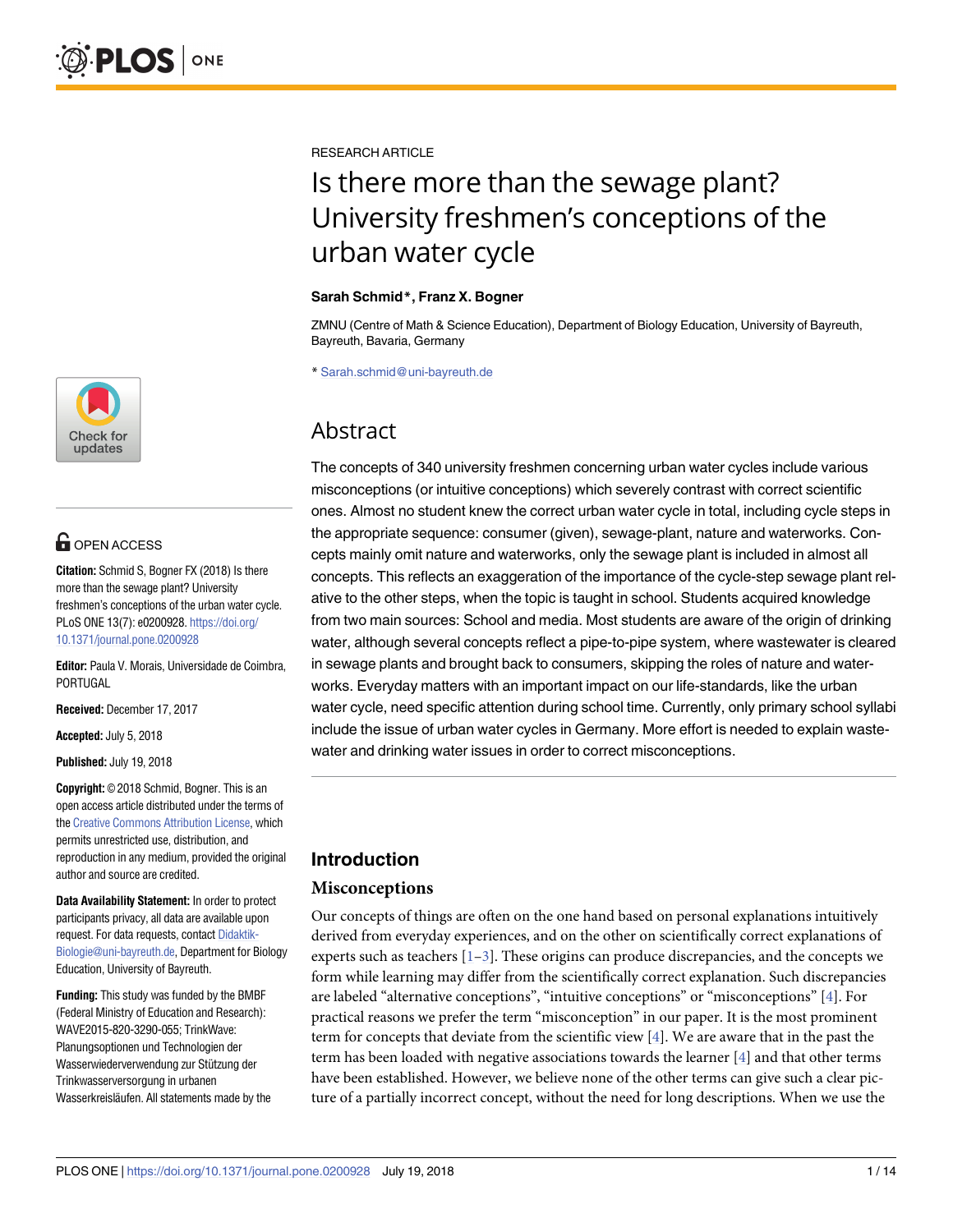<span id="page-1-0"></span>

authors need not necessarily reflect the opinion of the BMBF. Furthermore the study was funded by the German Research Foundation (DFG), and the University of Bayreuth in the funding program Open Access Publishing.

**Competing interests:** The authors have declared that no competing interests exist.

term "misconception" in this paper, our interest is in the statements made. We do not rate the person behind a statement.

Even when people hold different concepts of the same thing, this need not lead us to favor one over the other, but either to use our concepts situation-dependently, or to integrate one concept into the other [[1](#page-11-0),[5](#page-11-0),[6](#page-11-0)]. Scientifically incorrect conceptions are deeply rooted and not easy to overcome [\[1\]](#page-11-0). However, they can be corrected both in and out of school. Confronting students with common misconceptions may help them to recognize the difference between an incorrect and a scientifically correct explanation [[7,8\]](#page-11-0).

#### **Misconceptions about water**

Access to clear drinking water is regarded as a human right [\[9](#page-11-0)]. In our modern world, the topic of water, especially the urban water cycle, should be of interest to all of us, as this water is the basis of all our tap water. Only if students understand how clear drinking water is provided, they may develop an understanding of their own responsibilities e.g., for protecting the environment by not pouring inappropriate substances into drains or littering rivers. Although in Germany tap water of drinking water quality is taken for granted by consumers, complex clearing procedures lie behind this service to guarantee high standards. Generally tap water in Germany is always of drinking water quality, as its high quality is tested on a regular basis [\[10\]](#page-11-0), which makes it the best tested substance for oral consumption in Germany [\[11](#page-11-0)]. The quality standards for tap water are regulated through the "Drinking Water Ordinance 2001" [[12](#page-11-0)]. 99% of Germany's inhabitants have access to drinking water [\[11\]](#page-11-0). People trust this well-known quality of tap water and consume it regularly [\[13\]](#page-12-0). Raw-water is the water that is processed by waterworks. It mainly originates from ground water (68,1%; [\[10\]](#page-11-0)) which is processed to drinking water in a few steps in waterworks before it is piped to households. A separate wastewater pipe system collects the "used" water and delivers it to sewage plants. Several steps ensure that the wastewater is cleared to a point where it does no longer affect nature too negatively; however it not yet is of drinking water quality and should not be consumed. The sewage plant output is returned to nature, e.g., inserted into rivers. Swimming in surface water can be a health risk due to sewage plant output. The natural process of clearing through the surface waters' assimilative capacity and filtration through seepage is needed to obtain new ground water which can supply the waterworks [[11](#page-11-0)]. The urban water cycle therefore consists of the stations: consumer, sewage plant, nature and water work.

When alternative conceptions about water are analyzed, the most prominent topic is the natural water cycle [\[14\]](#page-12-0) or its physical and chemical properties [[15](#page-12-0)]. Few studies exist concerning the beliefs and understanding of students regarding the human-controlled water cycle [\[13,16,17](#page-12-0)]. With the present study, we want to deepen our knowledge of what is known by students. Only informed citizens can fully take part in political discussions and understand the meaning of e.g. suggested changes or warnings concerning their drinking water and wastewater. If even young adults who have attained the highest school level hold misconceptions, they must be deeply rooted. Knowledge of these conceptions would help teachers and outside school educators to adapt their expectancies of students pre-knowledge as well as to target these misconceptions.

Cleaning processes are expected by the public, but what do young adults know about it? What do students know about the origin of drinking water? What does the urban water cycle look like in their minds? Are they well informed, or do we need to teach them better? In addition to open questions regarding the processes of the urban water cycle, we included questions on students' perceived knowledge level and asked where they have obtained their information, to evaluate whether the topic is sufficiently discussed in school or if, for example, outreach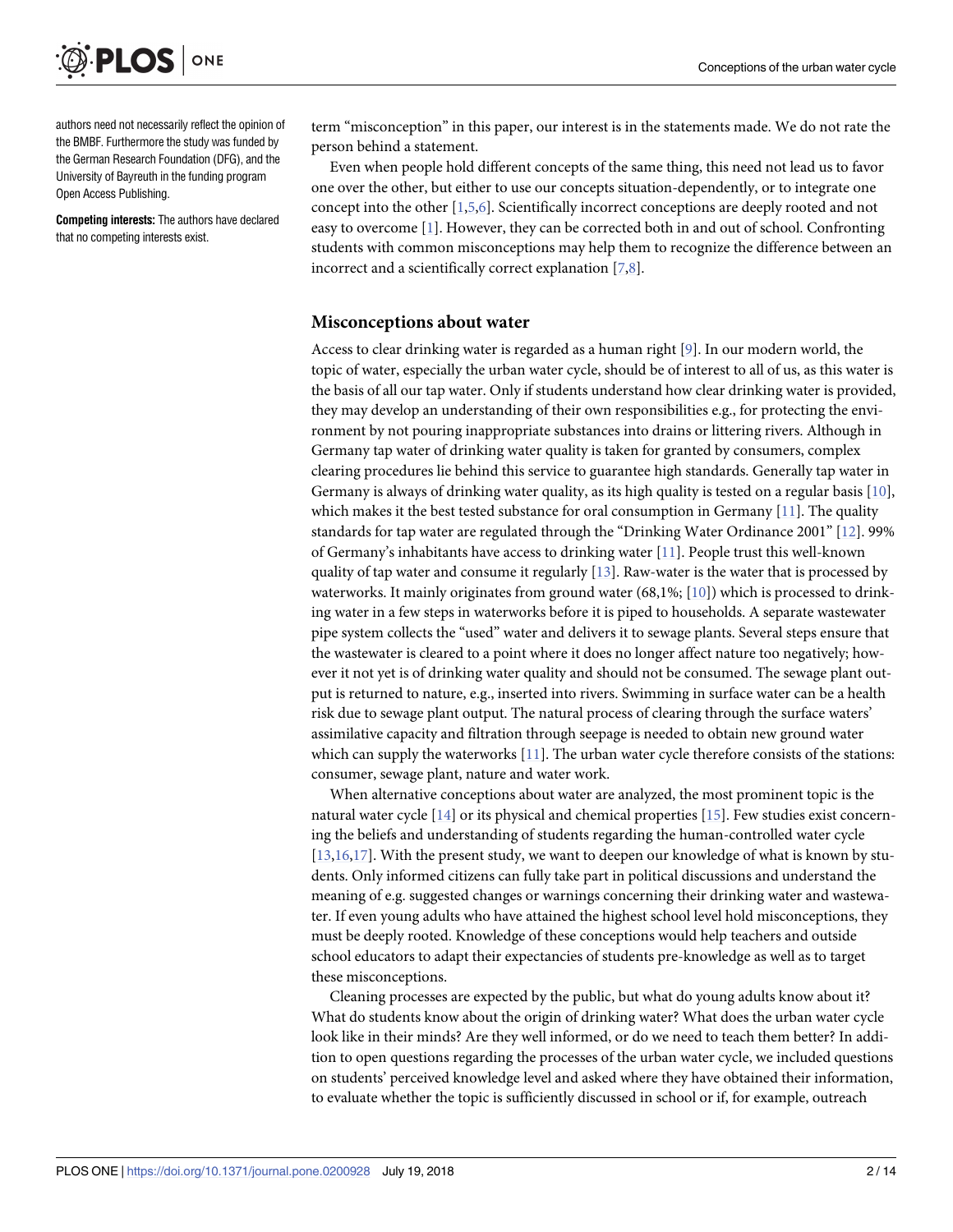<span id="page-2-0"></span>programs would be a better way to combat these misconceptions. A broader range of school studies would be helpful in solving the problem of the formation of misconceptions about the urban water cycle.

Our study had four objectives:

- 1. How do university freshmen explain the urban water cycle?
- 2. Which misconceptions exist about the urban water cycle?
- 3. What are the origins of their related knowledge?
- 4. How high are perceived knowledge levels of students regarding drinking water and wastewater, and are they satisfied with their own level of knowledge?

### **Material and methods**

The research and consent processes of our study followed the requirements of the ethics committee of the University of Bayreuth. All participants were informed about the research conducted and provided their oral consent. Participation was voluntary. Data privacy laws were respected as our data was recorded pseudo-anonymously. Participants had the chance to reject study participation at any time. Our sample consisted of 340 German university freshmen, aged 19.5 years (+/-1.88 SD). 53.3 percent were female. Only students in their first semester were selected to participate to ensure that students had not attended lectures giving relevant information e.g. regarding the components of the water cycle. The questionnaires were completed at the start of the semester. As university students are assumed to be high achievers because they have obtained a university entrance diploma, their intuitive (but scientifically incorrect) conceptions are of particular interest.

We used a paper-and-pencil-questionnaire with 5 open and 5 closed questions. Completion required 10–15 minutes. Data was collected anonymously. The questionnaire was approved by the ethics committee of the University of Bayreuth. Through pilot testing and expert group rating the wording of our applied questions was optimized before data collection. The expert group consisted of 4 members of our department with experience in the design of open-question questionnaires.

For statistical analysis, SPSS 21 was used. Missing data was excluded list-wise. All open questions were categorized by the first author by using qualitative content analysis following [\[18](#page-12-0)]. 29% of qualitative data was randomly selected and additionally interrated by a non-project related person ([Table](#page-3-0) 1). This person rated the entire 29% of data. The same random sample was additionally intrarated by the first author after 7 months ([Table](#page-3-0) 1). Cohens-Kappa coefficients between 0.60 and 0.75 indicate a good level of agreement between the raters [\[19](#page-12-0)].

Responses were used as the basis for inductive categorization [\(Table](#page-3-0) 2). This means that all answers were read and categories were formed while reading. The anchor example gives a definition of the category, while the category can be regarded as a headline. Statements were then assigned to categories. Answers containing more than one statement were assigned to that number of categories. For example, the answer "common knowledge" would be counted in one category, named "common knowledge"; the answer "everyday knowledge, guided tour in sewage plant, primary school" would lead to counts in three categories, named "common knowledge", "guided tour in w.w. or s.p." and "school". Each statement was only counted once, even if one of the raters thought that it fitted more than one category; thus leading to the same number of statements and counts in the category-grid.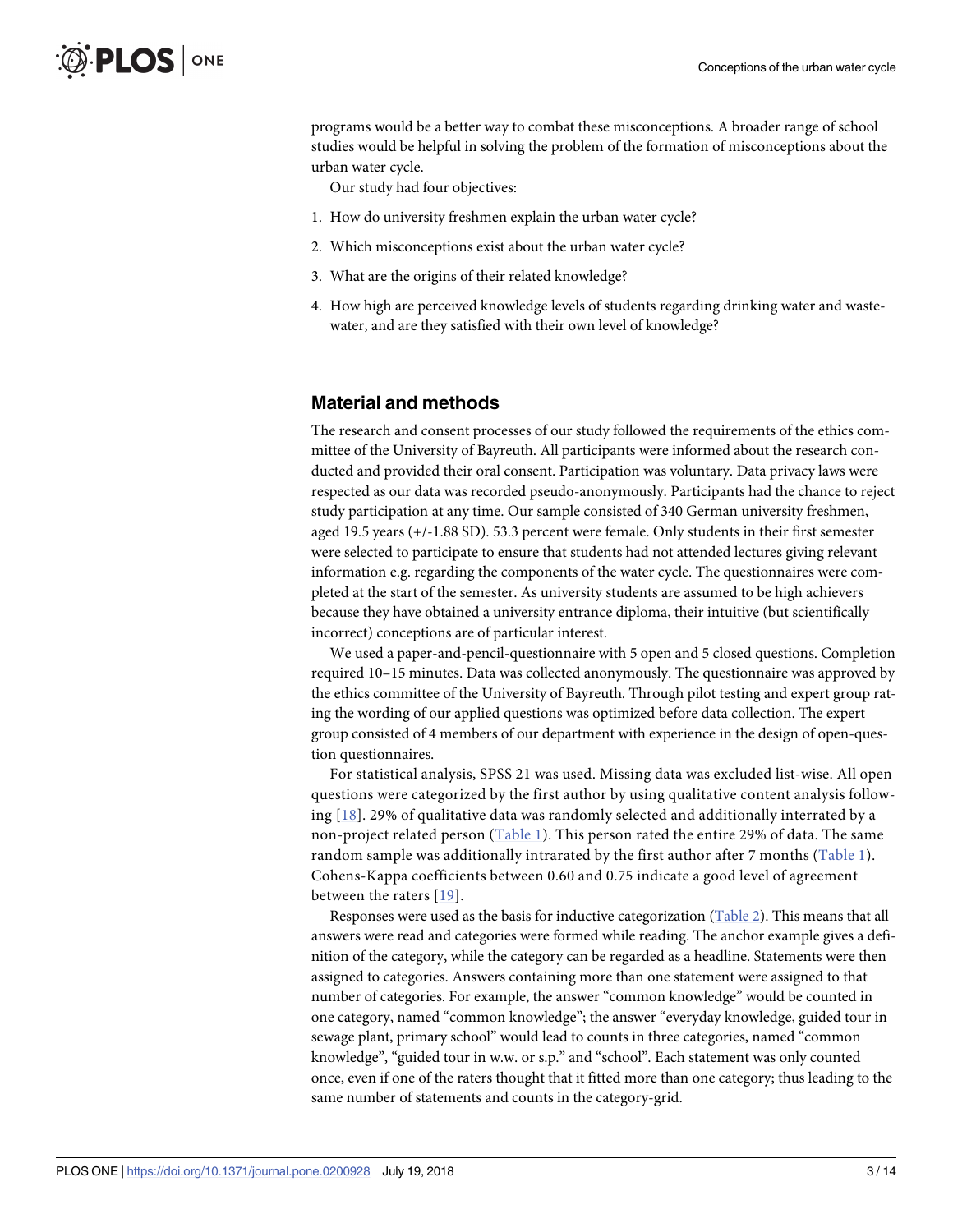<span id="page-3-0"></span>

[Table](#page-2-0) 1. The 5 open and 5 closed questions. Additionally Cohen's kappa scores for intra-and interrater reliability for open questions are given. Number of raters for intrarating:1, for interrating:2.

|                  | <b>Question</b>                                                                          | Reply | Cohens Kappa           |                        |  |
|------------------|------------------------------------------------------------------------------------------|-------|------------------------|------------------------|--|
|                  |                                                                                          |       | Intrarater reliability | Interrater reliability |  |
| Q1               | Where did you acquire your knowledge about wastewater?                                   | open  | 0.94                   |                        |  |
| Q <sub>2</sub>   | Where did you acquire your knowledge about drinking water?                               | open  | 0.96                   |                        |  |
| Q <sub>3</sub>   | Where does the water originate that is processed into drinking water for you?            | open  | 0.94                   | 0.96                   |  |
| Q4               | Describe the route the water takes until it emerges from your tap again. Domestic drain, | open  | 0.96                   | 0.94                   |  |
| Q <sub>5</sub> a | In your opinion, is there a difference between sewage plant and waterworks? (yes/no)     | tick  |                        |                        |  |
| Q5b              | In your opinion, are there differences between waterworks and a sewage plant? Describe!  | open  | 0.78                   | 0.95                   |  |
| Q6a              | I feel well informed about drinking water. (rating)                                      | tick  |                        |                        |  |
| Q6b              | I feel well informed about wastewater. (rating)                                          | tick  |                        |                        |  |
| Q6c              | I would like to have more information about drinking water. (rating)                     | tick  |                        |                        |  |
| Q6d              | I would like to have more information about wastewater. (rating)                         | tick  |                        |                        |  |

<https://doi.org/10.1371/journal.pone.0200928.t001>

# **Results**

Question Q1 "Where did you acquire your knowledge about wastewater?" is illustrated in [Fig](#page-4-0) [1.](#page-4-0) Most statements were pooled into the category "school" (33%), followed by "media" (21%), "no answer" (22%), "social contacts" (9%), "visits to sewage plants or waterworks" (5%). 4% of answers were count in "I have no knowledge".

Had the category "school" not been grouped and instead subcategories used, 10% of all answers would include "explicitly elementary school", 24% would only contain "school" with no further specification and less than 1% "secondary school".

The answers of question Q2 "Where did you acquire your knowledge about drinking water?", are illustrated in [Fig](#page-4-0) 2 and contained the following categories the most: school (31%), media (26%), no answer (16%) and social contacts (10%). A further subcategorization of "school" allocated 10% of all answers explicitly to "elementary school", 24% to "school" with no further specification and 1% to "secondary school". (That the pooled category adds up to 35% is due to double statements of participants. They may have listed "school" and "elementary school" which would be counted only once for the main category "school", but if

[Table](#page-2-0) 2. Example of the category scheme for question Q1: Where do you have your knowledge about wastewater from?.

|     |                                                                             | categories                                                     |                                                                       |                                               |                                                |                                                                                  |                                    |                                    |                                                         |                                          |  |
|-----|-----------------------------------------------------------------------------|----------------------------------------------------------------|-----------------------------------------------------------------------|-----------------------------------------------|------------------------------------------------|----------------------------------------------------------------------------------|------------------------------------|------------------------------------|---------------------------------------------------------|------------------------------------------|--|
|     |                                                                             | 1: school                                                      | 2: media                                                              | 3: social<br>contacts                         | 4: common<br>knowledge                         | 5: guided tour in $\vert$ 6: own<br>w.w. or s.p.                                 | experiences                        | 7: other                           | 8: I have no<br>knowledge                               | 9. no<br>answer                          |  |
| ID  | anchor example                                                              | School,<br>primary,<br>secondary,<br>teacher,<br>school lesson | TV, newspaper,<br>internet, book,<br>radio,<br>documentaries,<br>news | family,<br>parents,<br>friends,<br>colleagues | every day<br>knowledge,<br>common<br>knowledge | g.t. in<br>waterworks, g.t.<br>in sewage plant,<br>g.t. without<br>specification | volunteer<br>work, own<br>interest | not fitting<br>other<br>categories | I do not<br>know; I have<br>no knowledge<br>about this. | No<br>answer<br>given;<br>blank<br>field |  |
| 001 | common<br>knowledge                                                         |                                                                |                                                                       |                                               |                                                |                                                                                  |                                    |                                    |                                                         |                                          |  |
| 003 | everyday<br>knowledge,<br>guided tour in<br>sewage plant,<br>primary school |                                                                |                                                                       |                                               |                                                |                                                                                  |                                    |                                    |                                                         |                                          |  |
| 004 | school                                                                      |                                                                |                                                                       |                                               |                                                |                                                                                  |                                    |                                    |                                                         |                                          |  |
| .   | $\cdots$                                                                    | $\cdots$                                                       | $\cdots$                                                              | $\cdots$                                      | $\cdots$                                       | $\cdots$                                                                         | $\cdots$                           | $\cdots$                           | $\cdots$                                                | $\cdots$                                 |  |

<https://doi.org/10.1371/journal.pone.0200928.t002>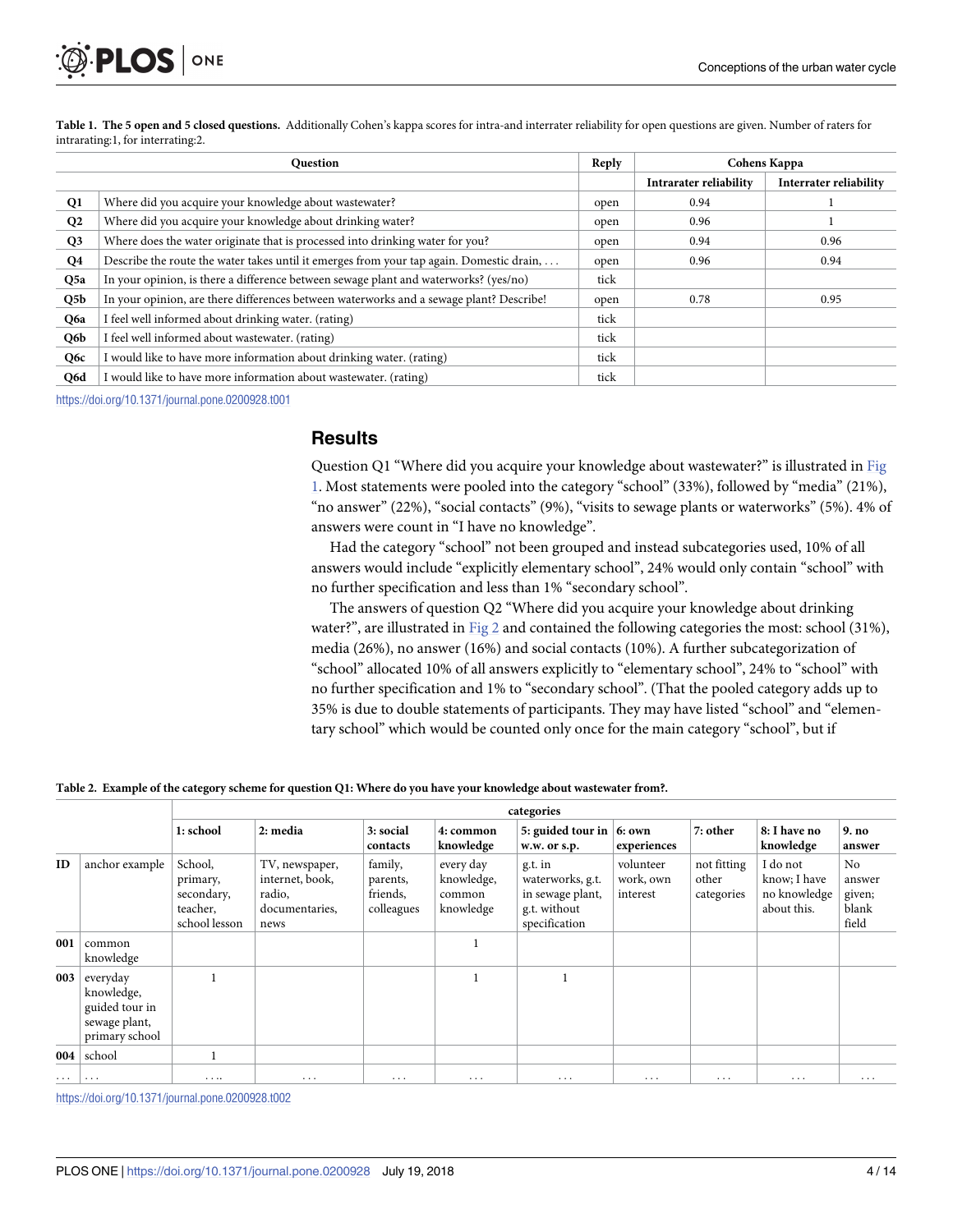<span id="page-4-0"></span>

**[Fig](#page-3-0) 1. Statements included in responses to the question Q1: "Where did you acquire your knowledge about** wastewater from?". N<sub>Students</sub> = 340, sum of statements = 100% (455 statements), y-axis = percentile amount of statements per category.

<https://doi.org/10.1371/journal.pone.0200928.g001>

subcategories were used instead they would be counted once in the category "school with no further specification" and once in "elementary school").

Question Q3 "Where does the water originate that is processed into drinking water for you?", is illustrated in [Fig](#page-5-0) 3. Most students did not answer at all (21% of statements). 19% of statements were pooled in the category "groundwater", followed by "surface water" (10%) and "spring" (9%) as well as "waterworks" (9%). However, "sewage plant" was included in 7% of answers, "wastewater" 4%, "recycled water" 3% likewise. Therefore, the overall concept that drinking water can somehow be processed directly from wastewater is present in 14% of statements. The percentage of 14% was double-checked. It originates not only from the addition of the three categories "sewage plant", "wastewater" and "recycled water", which could include one person giving an answer including more than one of these categories. However, calculating a pooled category "some sort of wastewater" from the raw data, where an answer containing more than one of the categories ("sewage plant", "wastewater", "recycled water") would lead to only one count, confirming the 14% for the pooled category "some sort of wastewater".

Conceptions about the route water may take from drain to tap are illustrated in [Fig](#page-5-0) 4. They were scientifically incorrect in 92% of all cases (and still in 72% of all cases, if one conservatively assumes that everyone who has given no answer would have known it correctly, but failed to write it down). Cycles were mostly described without surface water (37%) and/or waterworks (24%). The sewage plant was included in almost all concepts of the urban water cycle and was missing in only 5%. 19% of statements included no content.



**[Fig](#page-3-0) 2. Statements included in responses to the question Q2: "Where did you acquire your knowledge about drinking water from?".** N<sub>Students</sub> = 340, sum of statements = 100% (489 statements), y-axis = percentile amount of statements per category.

<https://doi.org/10.1371/journal.pone.0200928.g002>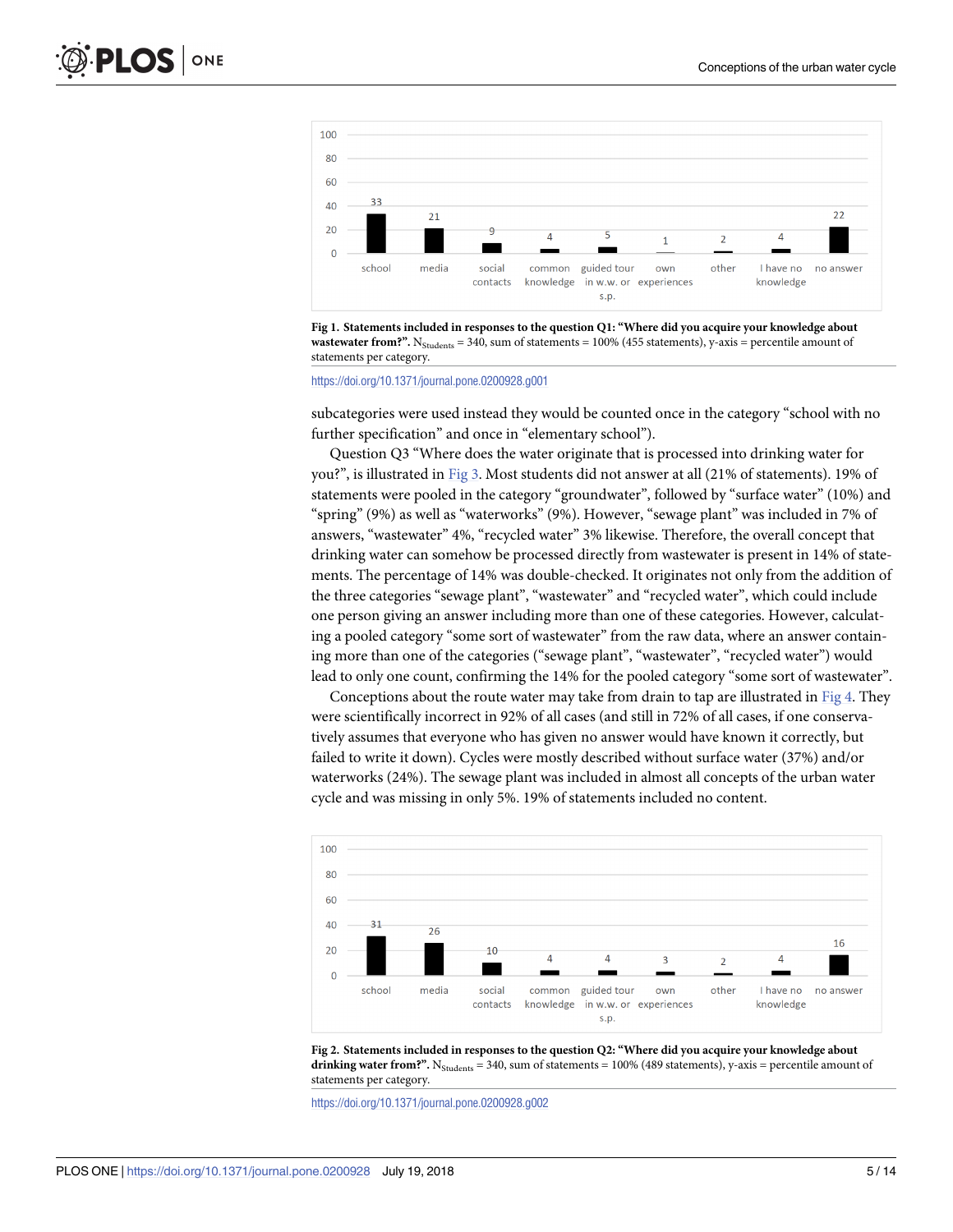<span id="page-5-0"></span>

[Fig](#page-4-0) 3. Statements included in responses to the question Q3: "Where does the water originate that is processed into **drinking water for you?".** NStudents = 340, sum of statements = 100% (467 statements), y-axis = percentile amount of statements per category.

<https://doi.org/10.1371/journal.pone.0200928.g003>

For question 5a "In your opinion, is there a difference between sewage plant and waterworks?", 74.56% of freshmen said, "yes" there is a difference between sewage plant and waterworks. 13.45% say "no", there is no difference. 11.99% did not reply to this question. Results are illustrated in [Fig](#page-6-0) 5.

Differences between sewage plant and waterworks were explained in a way that the main categories were "waterworks distribute water" (11%), "sewage plant clears water" (10%), "sewage plant clears wastewater" (8%) and "sewage plant processes water" (5%). Most students did not answer (23% of statements), 10% of statements (sewage plant) and 4% of statements (waterworks) belonged to aspects not fitting into categories, and 3% of statements included the misconception that waterworks generate electricity.

Finally, students were asked to rate how well they feel informed about the topics drinking water (dw) and waste water (ww) and if they would like to have more information about them (Q6A,B,C,D; see [Table](#page-3-0) 1; [Fig](#page-6-0) 6). Possible ratings ran from 1 (refusal) to 4 (agreement).

The mean response implies that students felt rather ill-informed about drinking water and significantly worse informed about waste water (Wilcoxon rank-sum test: mean<sub>dw</sub> = 2.17, SD = 0.70; meanww = 2.01, SD = 0.66; z = -4.31, p*<*0.00, r = -0.24; N = 331). Students want to know more about both topics, but information about drinking water was significantly more required than information about waste water (Wilcoxon rank-sum test: mean<sub>dw</sub> = 2.99  $SD = 0.92$ ; mean<sub>ww</sub> = 2.71  $SD = 0.90$ ; z = 7.42, p < 0.00, r = -0.41; N = 331).



[Fig](#page-4-0) 4. Statements included in responses to the question Q4: "Describe the route the water takes until it emerges **from your tap again. Domestic drain,** . . .**".** NStudents = 340, sum of statements = 100% (424 statements), yaxis = percentile amount of statements per category.

<https://doi.org/10.1371/journal.pone.0200928.g004>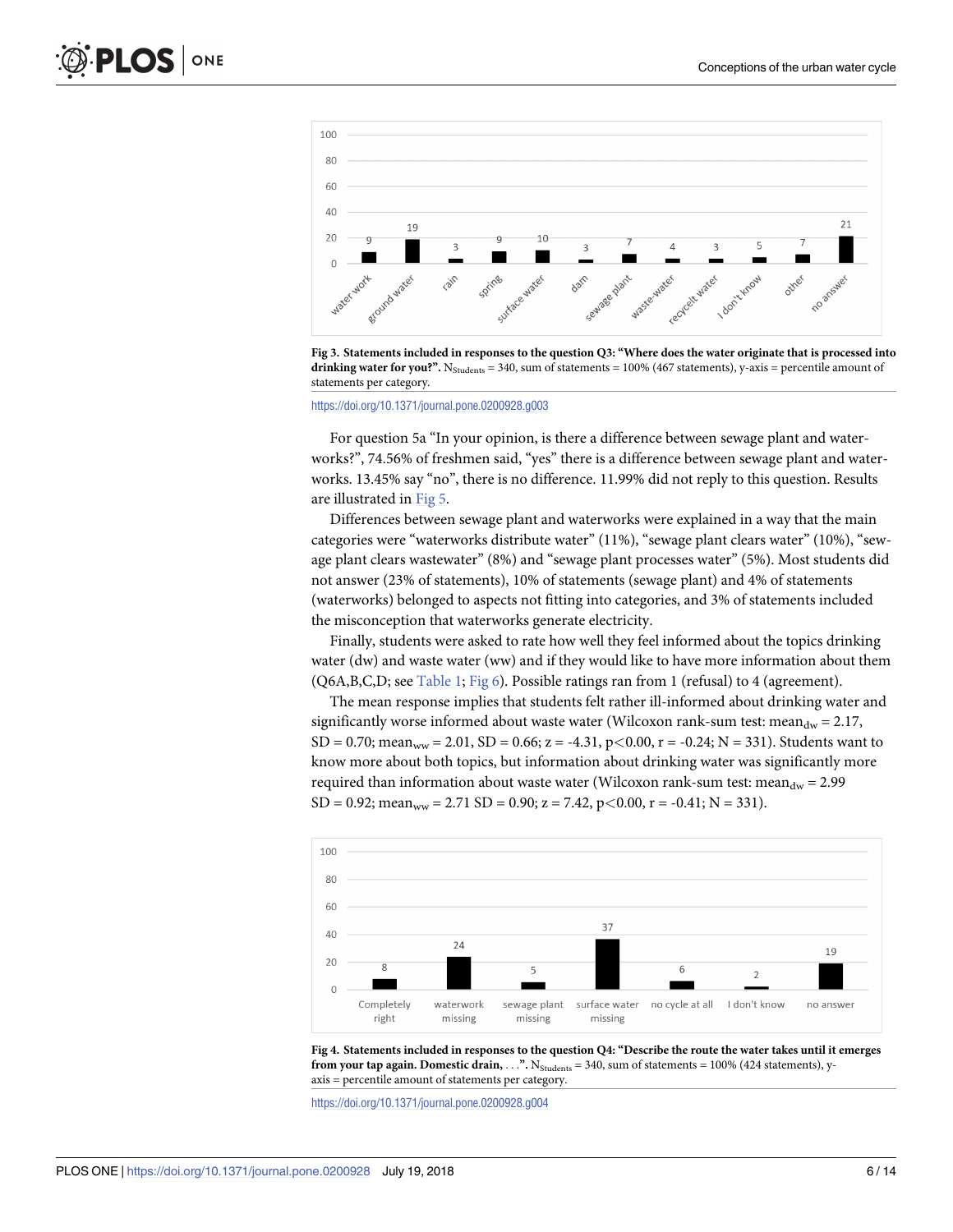<span id="page-6-0"></span>

[Fig](#page-5-0) 5. Statements included in responses to the question Q5b: "In your opinion, are there differences between **waterworks and a sewage? Describe!".** N<sub>Students</sub> = 340, sum of statements = 100% (547 statements), y-axis = percentile amount of statements per category.

<https://doi.org/10.1371/journal.pone.0200928.g005>

# **Discussion**

# **The origins of existing knowledge**

First of all, a large percentage of students replied that their knowledge about drinking water and also about waste water is based on information from school and media. Therefore school



[Fig](#page-5-0) 6. Mean values on four questions Q6a, b, c, d: about how well informed students feel and how much they **would like to have more information about drinking water (dw) and waste water (ww).** A Likert scale from 0 "not at all" to 4 "absolutely" was applied. Error bars CI = 95%.

<https://doi.org/10.1371/journal.pone.0200928.g006>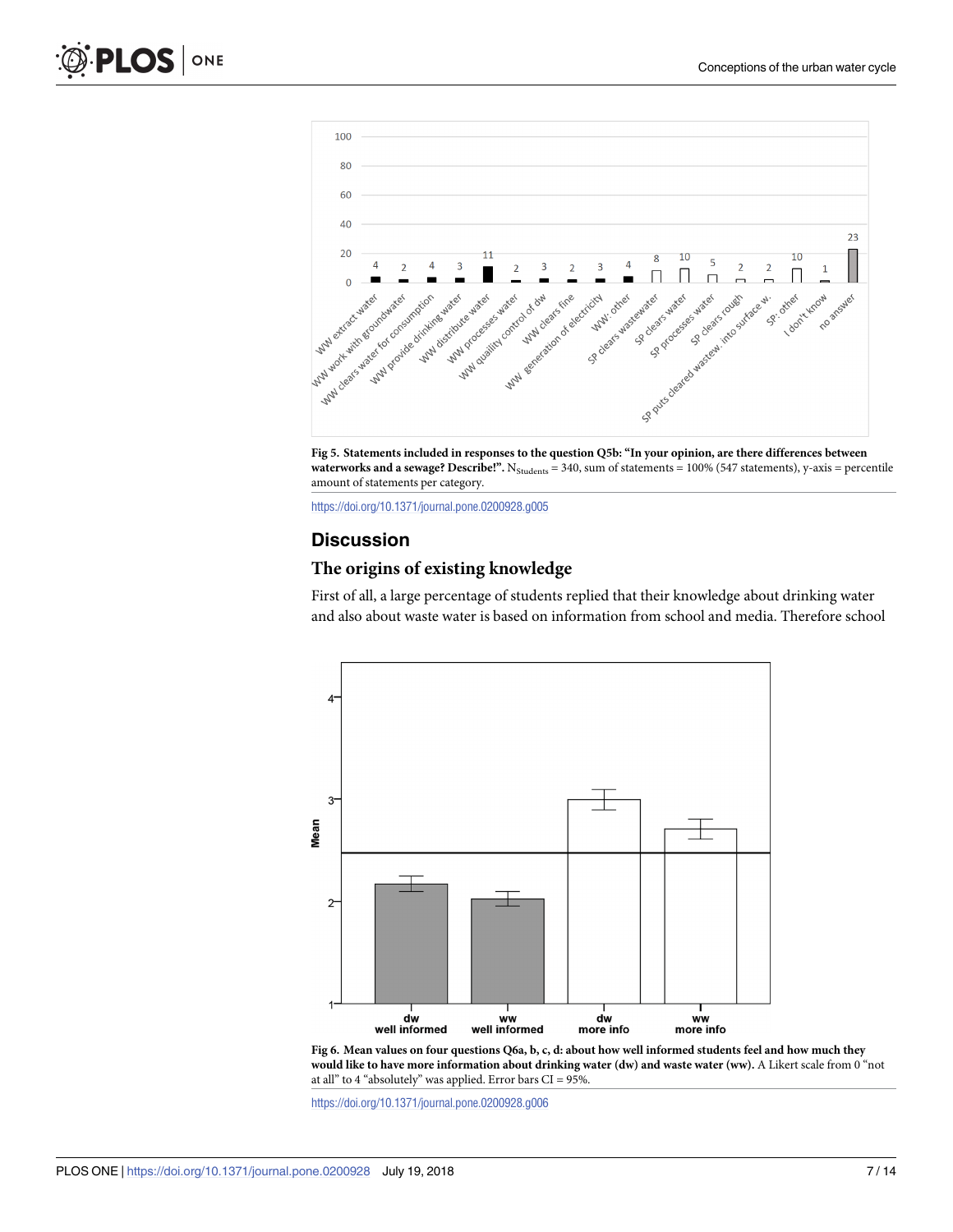<span id="page-7-0"></span>curricula seem to provide an effective mechanism to inform students about this topic. Using well-selected media in the classroom could additionally enhance understanding of the topic, as it was the second most frequent source of information. However, the media, too, can promote the formation of misconceptions [[20](#page-12-0),[21](#page-12-0)] perhaps also in the case of the urban water cycle. Teachers need to select age-appropriate media that provides simplified and correct information. Teachers should be aware that they could hold misconceptions themselves [[22](#page-12-0)] and should therefore double-check their assumptions at least against two high quality sources. Teachers holding misconceptions may not be able to detect these misconceptions in their students [\[21\]](#page-12-0) and therefore cannot prevent their presence in students' life. Using different sources of information might help teachers to recognize their own misconceptions: information from different sources contains different details, wording and views of the topic.

As each of the 16 states of Germany follows separate syllabi, comparing curricular standards about the urban water cycle is difficult. The urban water cycle or parts of it can be taught in biology, chemistry and geography classes. However, the topic is not compulsory in secondary school (Gymnasium syllabus in e.g. Baden-Württemberg, Bavaria, Berlin/Brandenburg [[23](#page-12-0)-[25\]](#page-12-0)). On the other hand, the natural and urban water cycles are only compulsory topics in primary school throughout Germany, mainly in grade 4 (syllabus, grade 3+4 in e.g. Baden-Württemberg, Bavaria, Berlin/Brandenburg  $[26-28]$ ). As many students replied that their knowledge about the urban water cycle explicitly originates from primary school, this underlines the importance of that source. Therefore, knowledge acquired in elementary school seems very important for life after school, which also means that this is the locus where misconceptions need to be overcome. A decade of a freshman's life has passed with no or little new information on the topic. The formation of misconceptions therefore seems comprehensible.

#### **Misconceptions**

The majority of students hold scientifically incorrect conceptions about the urban water cycle. School therefore failed to form literate citizens on the topic. This is in spite of all students having reached the highest possible school level, required for university entrance.

**Drinking water made of wastewater.** The misconception that drinking water is (in some way) made out of wastewater is included in 14% of statements of university freshmen (Q3). This finding is in line with [\[13\]](#page-12-0), who reported this for younger students (age 16; 35%) and for freshmen (31%) and thus found this misconception twice as frequent as we did. In our sample, 9% of university freshmen named the waterworks as the source of their drinking water. However, most of our students named 'ground water' and 'surface water' as sources, probably because they misunderstood the question as asking where the waterworks acquire their water. The majority of students in our study therefore can be assumed to know that drinking water comes from natural resources or from waterworks. However, some students seem to hold the idea of a pipe to pipe system in Germany's urban water cycle, where the sewage plant output is directly purified to drinking water quality. Our conclusion from Q3 is also present in answers of Q4, regarding the description of what the urban water cycle looks like. For example, student SEN-092 answered Q4: "Sewage plant, many filtrations, on to waterworks, control of minerals & bacteria-concentration, on further to consumer". Or student SEN-055: "Sewage plant, waterworks, tap"; or even as short as student SEN-031: "canalization, sewage plant, tap".

The formation of this misconception (that drinking water is derived from some sort of wastewater) might be explained by primary schools' focus on the sewage plant when teaching the urban water cycle. The stages of the clearing process of the sewage plant are taught in detail. Very often outreach field trips to a sewage plant deepen the issue even further. If the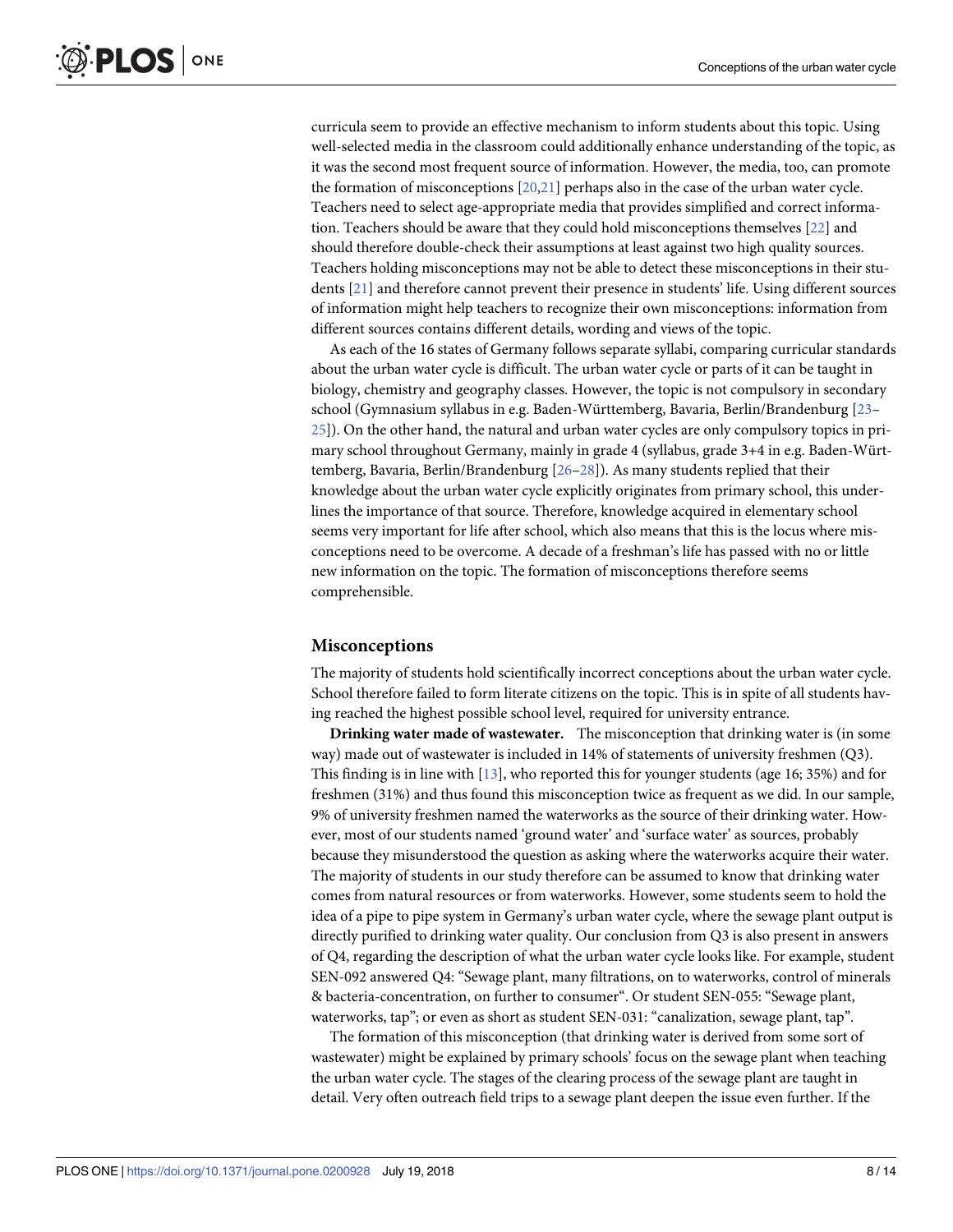water is dirty before and clean afterwards, why should it not be drinkable? We believe that underlining the fact that sewage-plant output-water is not drinkable and that there is a difference between "clean enough to be released into nature" and "clean enough for drinking" should help to overcome this misconception. Introducing cycles of the urban water cycle which do not "end" after the sewage plant and do not "start" at the consumer, could help too, as these two stages in the cycle—making drinking water dirty and making wastewater "clean"—are most likely already the two components most familiar to pupils. More time should be devoted to the processes in nature and waterworks in school lessons, so that they are perceived as equally important to students. [[13](#page-12-0)] assume students and pupils mistake the word 'sewage plant' for 'waterworks'. Also [[17](#page-12-0)] reported the misconception of the sewage plant as the source of drinking water, discussing it as a form of over-generalization. However these explanations are unlikely to apply to our data, as students often use both terms in describing their ideas of the cycle. Additionally, contrary to [[13](#page-12-0)], we found the term 'waterworks' used as the regular word for this stage in the cycle; descriptions like 'water treatment plant' did not occur. Not mentioning waterworks in the cycle therefore rather seems to be based on a nonscientific concept of the cycle than on difficulties to express oneself or missing knowledge of the term 'waterworks'.

**Basic separation of sewage plant (cleaning) and waterworks (transportation). No task left for nature.** The question about differences between waterworks and sewage plant (Q5b) makes clear that the majority of freshmen address the task of water distribution to waterworks and the task of clearing water or specific wastewater to sewage plants. For example student DET-033 on Q5B: "The waterworks 'only' distribute water. The sewage plant cleans the water". This basic separation could also explain misconceptions that neglect the cleaning processes of nature and waterworks. Only very few participants stated separation concerning the purification level ("SP clears rough", "WW clears fine"). For example student DET-111 on Q5B: "Water from the waterworks needs to be cleaner". So, if they regard the sewage plant as the station that makes dirty water clean, the waterworks may be seen as purely for transportation, so that there would be no role for nature: this would explain why it is so often not included. This likely over-generalization of "sewage plant cleans water" to "sewage plant cleans water to drinking water quality" has also been found in Ecuadorian students (age 16; [[17](#page-12-0)]). The authors assume partial comprehension of the various stations of the urban water cycle as the source of the over-generalization.

The question about the urban water cycle  $(Q4)$  showed that only very few hold the scientifically correct concept of the urban water cycle consisting of the four major steps: consumer, sewage plant, nature, waterworks. Most cycles ignored the role of nature by not including surface water. Many cycles also missed waterworks. The component evident in nearly every conception was the sewage plant. The concept of direct recycling of wastewater through the sewage plant can be derived from these cycles. It seems that when school or public media inform about the urban water cycle, the greatest focus is on sewage plants. Furthermore, due to the visual change from dirty water to transparent water, students may mistakenly assume the transparent water to be of drinking water quality, as it superficially looks like tap-water. They may therefore ignore or forget the roles of surface water and waterworks in achieving drinking water quality. "Waterworks" seems to be a familiar term to many students, although many were able to describe their conception of the urban water cycle without it. Maybe this is because the actions of waterworks are harder to see (obtaining from nature, cleaning processes). Additionally, sewage plants can be smelled in everyday life, whereas waterworks cannot, which might reduce the knowledge of their existence or importance for the urban water cycle over time. Furthermore, waterworks are not prevalent in every city or region, as some regions receive water from far other regions, which is why many schools do not have the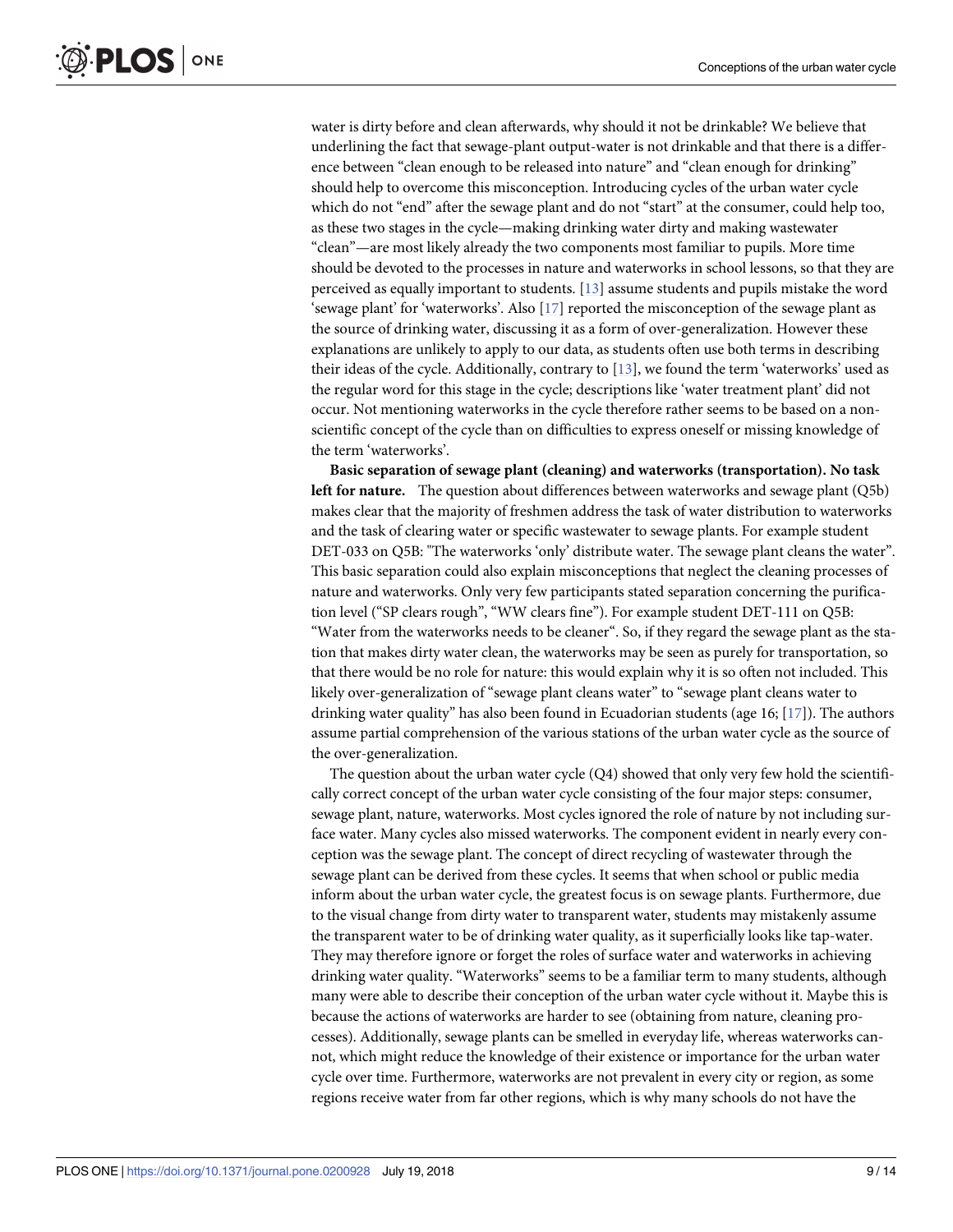<span id="page-9-0"></span>opportunity to take part in guided tours or experience waterworks. Using documentary video clips during class may compensate for this.

Perhaps, too, the neglect of this cycle step in primary school lessons explains the rare inclusion of nature in students' concepts of the urban water cycle. Again, as the cleaning processes in surface water cannot be seen visually, and are even less easy to visit, this component is probably not included in guided tours. With the help of animations or experiments dealing with filtration, temperature or UV-light, the role of nature could be more emphasized.

**Basic knowledge gaps but keen to know more.** 13.5% of respondents denied that sewage plants and waterworks differ (question 5a). This points to a lack of very basic knowledge and could help understanding why more complex topics like the urban water cycle are not well understood. Lack of knowledge is also illustrated in the question whether students feel well informed about drinking water and wastewater (Q6a, b). We conclude that freshmen are aware of their misconceptions or are unsure whether their suggestions are scientifically correct. Repeating this study in primary school would be interesting, as it could help to see whether pupils can overcome misconceptions if they are encouraged to ask questions to ascertain whether their mental image is in line with the scientific one. However, pupils' conceptions could be scientifically correct immediately after learning about the urban water cycle, but deteriorate over time.

Additionally, freshmen wanted to know more about drinking water and about waste water (Q6c,d), with a higher demand for the first. This demand for information should be used by teachers whenever possible, since motivation and effort help to foster learning [[29](#page-12-0),[30](#page-12-0)]. [\[16\]](#page-12-0) reported that US-high school students held scientifically incorrect concepts of the water cycle, including human-engineered components. Only few high school students showed environmental science literacy. Likewise, we conclude that there is a risk that even high achievers are not fully able to participate in debates as environmentally literate citizens through school education.

Another reason for incomplete concepts might be that students learn and memorize the different cycle stations without connecting them to the next or previous cycle station. This con-clusion was reached by [[31](#page-12-0)] regarding concepts of the natural water cycle (students of  $7<sup>th</sup>$ -9<sup>th</sup> grade, junior high school, Israel). Our students apparently possessed basic knowledge of what a sewage plant does (cleaning water)–but they were mostly not capable of putting it into a larger context.

**Implications for out of school education.** Even high achievers are not immune to severe misconceptions and knowledge gaps: information provided by waterworks, sewage plants, politics or ecologically-oriented NGOs need to include very basic information to counteract those deficiencies. Messages such as "Be aware that conventional agriculture introduces nitrate into ground water" might not succeed in publicizing a potential health-threat, if no connection of ground water to the urban water cycle is added.

Outreach programs need to provide information on the complete urban water cycle before beginning a tour to avoid providing isolated information about the location to be visited. Helping visitors to understand which stage in the water circle e.g., a sewage plant represents may open their eyes to the importance of other circle steps. Including information about where water comes from, how dirt and detergents accompanying the feces get into their former drinking water and emphasizing that the water is not drinkable, even after the cleaning process of the sewage-plant, is important. Where water is released and where it is retrieved at waterworks, is important information to connect the main topic of how a sewage-plant functions with many other aspects of the urban water cycle. One barrier to generate this holistic view might be that the business of fresh-water-treatment and the business of wastewater-treatment are often provided by different entities.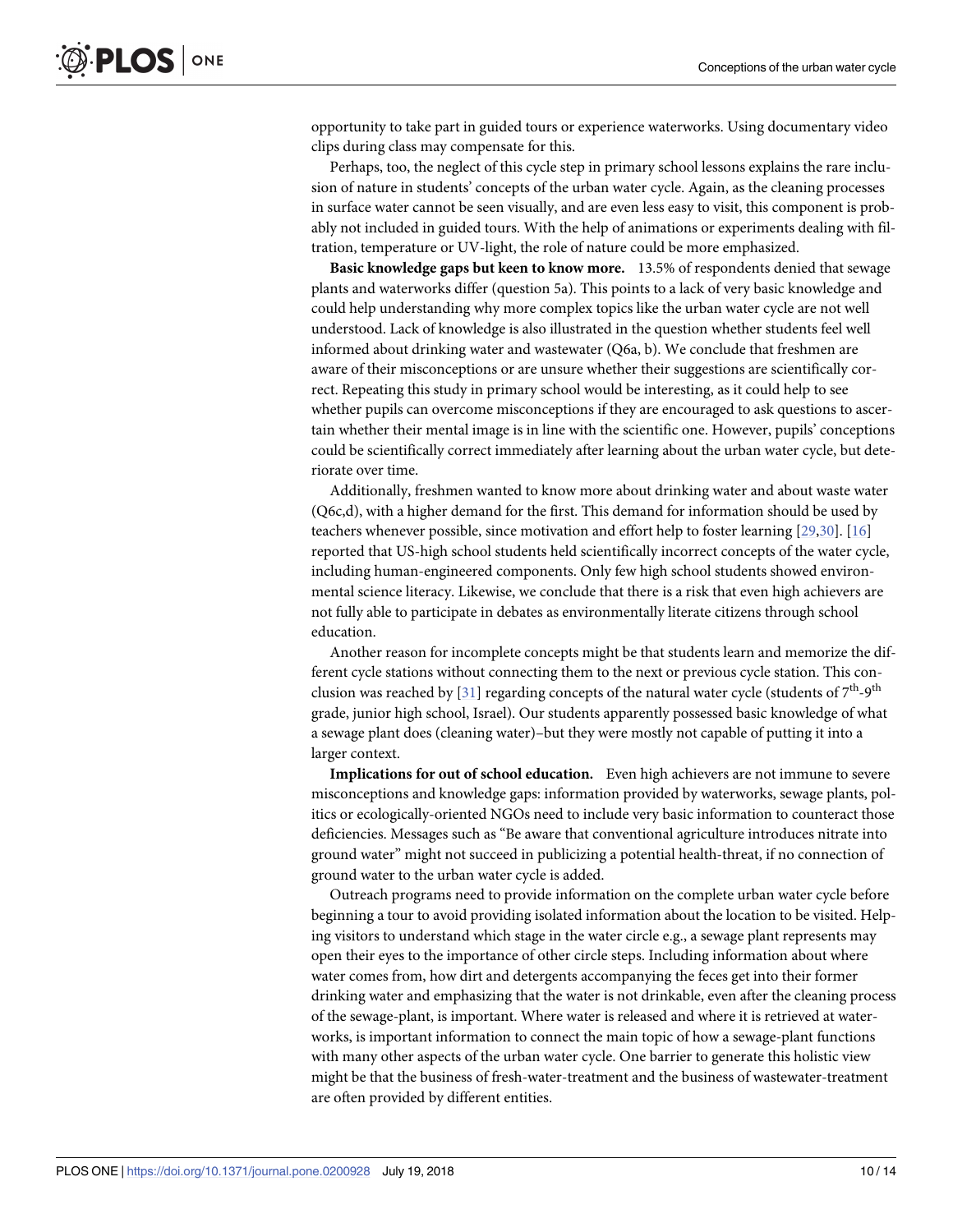<span id="page-10-0"></span>**Applications for in-school education.** School education needs to focus on two major things. First, in primary school, attention must be paid to teaching all four cycle-components equally (waterworks, consumer, sewage plant, nature, waterworks. . .). Especially the role of nature in cleaning water needs to be stressed. Starting the topic of the urban water cycle with a broad view of the cycle function before looking closer at the different cycle steps, may help students to anchor knowledge about different cycle-components to certain parts in their concept of the water cycle, maybe preventing the tendency to skip stations in their mental image of the urban water cycle. In a second step, it may be helpful for students to understand the sequence of cycle-steps; and when confronted with incorrect cycles students should be asked to explain how they function or fail to function.

Furthermore, it could be of interest for teachers to find out students' conceptions from time to time by asking them to describe certain processes before starting a topic. Misconceptions found in the literature can be a fruitful starting point for teachers. However, misconceptions in their class would be the best basis to confront students with misconceptions. Students would probably feel more motivated, as the 'problem' to solve would come from their own class, adding some importance to the topic. However, even extensive formal learning was found not to help overcoming misconceptions [\[4](#page-11-0)[,32](#page-12-0)]. [[33\]](#page-12-0) found misconceptions regarding water pollution in Indian secondary school students (age  $\sim$ 16) and concluded that misconceptions should better be detected at an early stage, before they are linked to other information and become more resistant. Conceptual Change strategies were found to be fruitful instruments in overcoming misconceptions [[32,34\]](#page-12-0). For first hand experiences, if possible, students should visit more than just a sewage plant. Visiting waterworks could hold much potential. Students would not only reactivate learned information at first hand, but the mere knowledge that they had visited two sites, each having another function in the urban water cycle, might help them to understand that drinking water does not directly come from a sewage plant. E.g., [\[35](#page-12-0)] showed cognitive knowledge to be enhanced through participation in a guided tour of waterworks.

**How to overcome misconceptions.** Students bring pre-knowledge from everyday life, gained from social contacts and modern media, to school. Incorrect reduction of details of information e.g., shown in public media, or taught in school may not only exacerbate the difficulty in understanding the information provided, but will also lead to the omission of certain details. An appropriate amount of didactic reduction (see e.g., [[36](#page-13-0)] is crucial to providing information in an understandable manner to the learner. Too many details will result in cognitive overload and hinder learning [[37\]](#page-13-0). Too much simplification will lead to gaps of knowledge and open the door to misconceptions. When details are not known, people need to connect isolated pieces of knowledge by thinking of plausible solutions by themselves. However, these solutions do not need to be scientifically correct, they merely need to satisfy the learner in connecting two parts of information  $[3,4]$  $[3,4]$  $[3,4]$  $[3,4]$ . New information is only integrated into existing concepts if the learner learns to recognize flaws in his current conception which would be corrected by accepting new information with more explanatory power [[5\]](#page-11-0). This process, often called 'Conceptual change' [\[38\]](#page-13-0), adds new information to existing concepts, extending the concept by connecting it to another viewpoint or topic, or giving it more depth by providing details–or replacing parts of it to make the concept more scientifically correct [[5,](#page-11-0)[39\]](#page-13-0). Provoking Conceptual Change has been shown to reduce misconceptions [\[40\]](#page-13-0). Additionally, the better the reasoning ability, the lower the number of misconceptions [\[41](#page-13-0)]. Promoting critical thinking skills and logical reasoning ability therefore seem to be one promising way of preparing students to build a mental image of a phenomenon closer to the scientific explanation.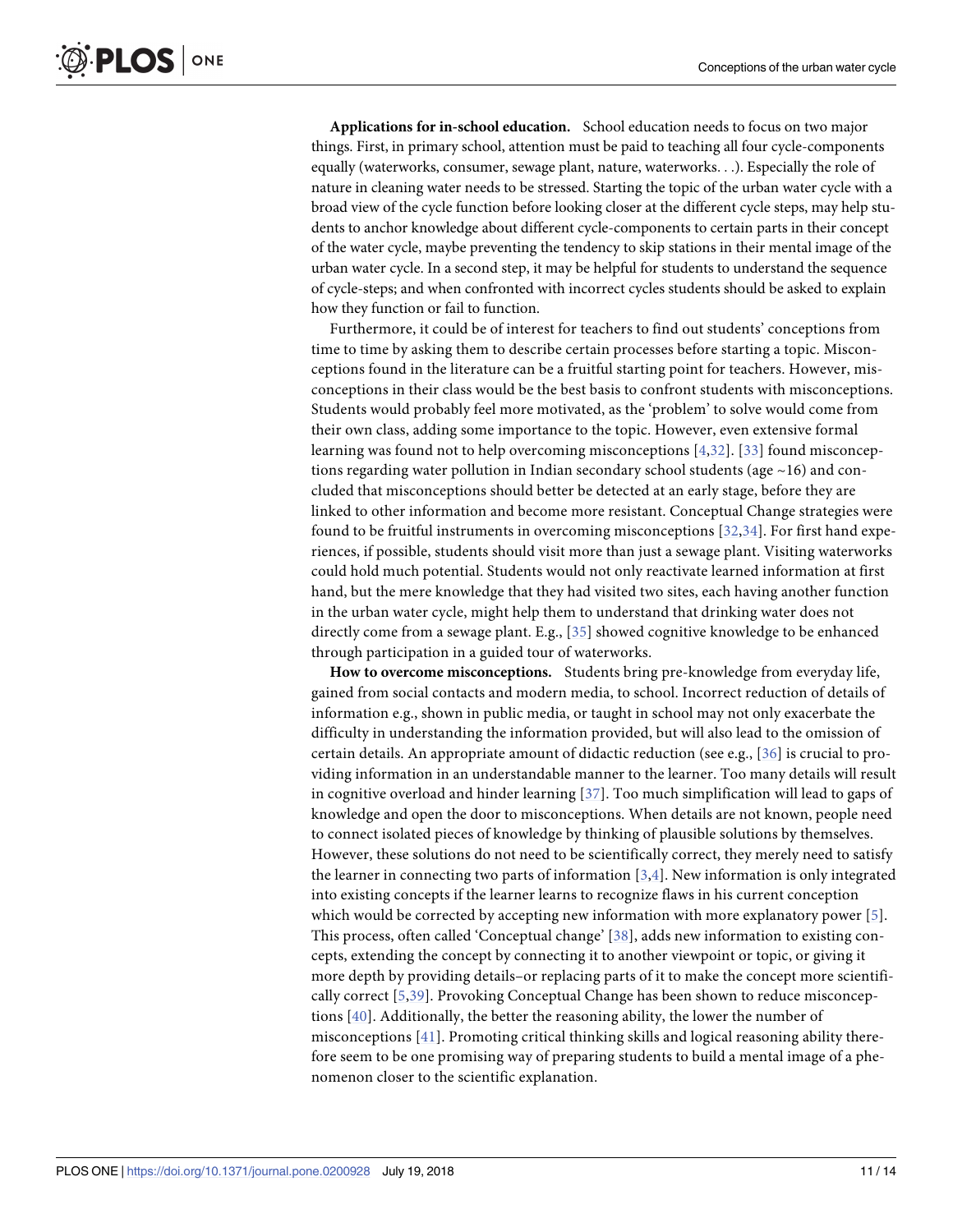## <span id="page-11-0"></span>**Acknowledgments**

We thank all students involved in this study for their time and engagement.

### **Author Contributions**

**Conceptualization:** Sarah Schmid.

**Data curation:** Sarah Schmid.

**Formal analysis:** Sarah Schmid.

**Funding acquisition:** Franz X. Bogner.

**Investigation:** Sarah Schmid.

**Methodology:** Sarah Schmid.

**Project administration:** Sarah Schmid, Franz X. Bogner.

**Resources:** Sarah Schmid, Franz X. Bogner.

**Software:** Franz X. Bogner.

**Supervision:** Franz X. Bogner.

**Validation:** Sarah Schmid.

**Writing – original draft:** Sarah Schmid.

**Writing – review & editing:** Sarah Schmid, Franz X. Bogner.

#### **References**

- **[1](#page-0-0).** Duit R, Treagust DF. Conceptual change. A powerful framework for improving science teaching and learning. International Journal of Science Education. 2003; 25: 671–688. [https://doi.org/10.1080/](https://doi.org/10.1080/09500690305016) [09500690305016](https://doi.org/10.1080/09500690305016)
- **2.** Gropengießer H. Theorie des erfahrungsbasierten Verstehens. Theorien der biologiedidaktischen Forschung—Ein Handbuch für Lehramtsstudenten und Doktoranden. pp. 105–116.
- **[3](#page-0-0).** Andresen L., Boud D., Cohen R. Experience-based learning. Experience-based learning. Understanding Adult Education and Training. pp. 225–239.
- **[4](#page-0-0).** Bahar M. Misconceptions in Biology Education and Conceptual Change Strategies. Educational Sciences: Theory & Practice. 2003; 3: 55–64.
- **[5](#page-1-0).** Hewson PW. A Conceptual Change Approach to Learning Science. European Journal of Science Education. 1981; 3: 383–396. <https://doi.org/10.1080/0140528810304004>
- **[6](#page-1-0).** Gilbert JK, Osborne RJ, Fensham PJ. Children's science and its consequences for teaching. Sci. Ed. 1982; 66: 623–633. <https://doi.org/10.1002/sce.3730660412>
- **[7](#page-1-0).** Smith J.P., DiSessa A.A., Roschelle J. Misconceptions reconceived: a constructivist analysis of knowledge in transition. the journal of the learning sciences. 1993; 2: 115–163.
- **[8](#page-1-0).** Hammer D. More than misconceptions. Multiple perspectives on student knowledge and reasoning, and an appropriate role for education research. American Journal of Physics. 1996; 64: 1316–1325. <https://doi.org/10.1119/1.18376>
- **[9](#page-1-0).** Nations United. Resolution 64/292: The human right to water and sanitation. Sixty-fourth session. 2010.
- [10](#page-1-0). Umweltbundesamt. Bericht des Bundesministeriums für Gesundheit und des Umweltbundesamtes (BBGU) an die Verbraucherinnen und Verbraucher über die Qualität von Wasser für den menschlichen Gebrauch (Trinkwasser) in Deutschland (2011–2013). Bonn, Dessau. 2015.
- **[11](#page-1-0).** Bartel H. Wasserwirtschaft in Deutschland. Teil 1, Grundlagen. Dessau-Rosslau, Germany: Umweltbundesamt (UBA); 2014.
- [12](#page-1-0). BMJV. Verordnung über die Qualität von Wasser für den menschlichen Gebrauch (Trinkwasserverordnung—TrinkwV 2001) vom 21. Mai 2001. BGBI. I, 959 ff. Trinkwasserverordnung—TrinkwV 2001; 2001.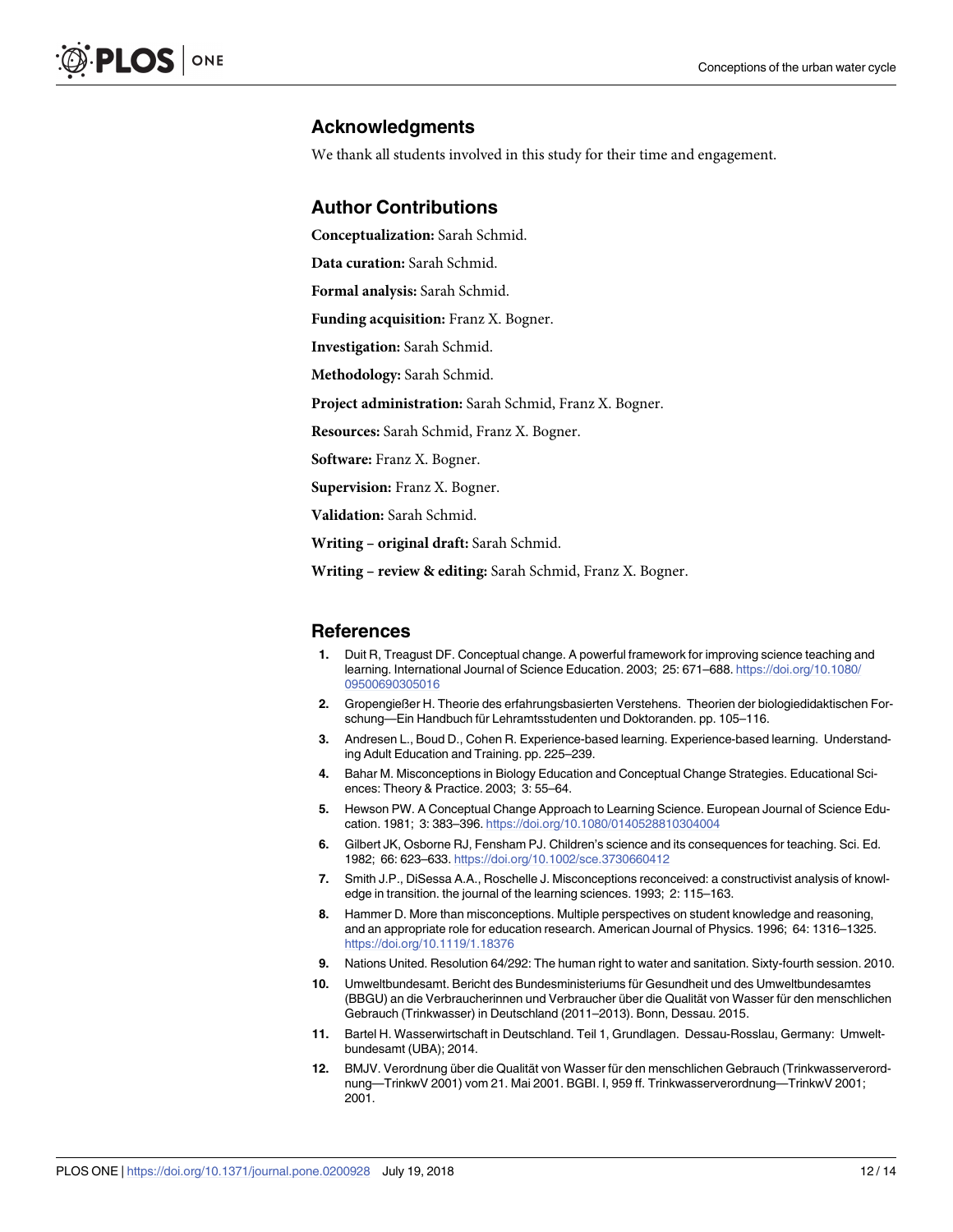- <span id="page-12-0"></span>**[13](#page-1-0).** Fremerey C, Liefländer AK, Bogner FX. Conceptions about Drinking Water of 10th Graders and Undergraduates. JWARP. 2014; 06: 1112–1123. <https://doi.org/10.4236/jwarp.2014.612104>
- **[14](#page-1-0).** Ben-Zvi Assaraf O, Eshach H, Orion N, Alamour Y. Cultural differences and students' spontaneous models of the water cycle. A case study of Jewish and Bedouin children in Israel. Cult Stud of Sci Educ. 2012; 7: 451–477. <https://doi.org/10.1007/s11422-012-9391-5>
- **[15](#page-1-0).** Brody MJ. Students understanding of water and the water resources: a review of the literature. Paper presented at the Annual Meeting of the American Educational Research Association (Atlanta, GA, April 1993). 1993.
- **[16](#page-1-0).** Gunckel KL, Covitt BA, Salinas I, Anderson CW. A learning progression for water in socio-ecological systems. J. Res. Sci. Teach. 2012; 49: 843–868. <https://doi.org/10.1002/tea.21024>
- **[17](#page-1-0).** Liefländer AK, Fremerey C, Bogner FX. Ecuadorian students' conceptions and personal experience regarding water management issues. Psyecology. 2016; 1: 25–63.
- **[18](#page-2-0).** Mayring P. Qualitative Inhaltsanalyse. Grundlagen und Techniken. 12th ed. Weinheim [u.a.]: Beltz; 2015.
- **[19](#page-2-0).** Bortz J, Bortz-Döring, Döring N. Forschungsmethoden und Evaluation. Für Human- und Sozialwissenschaftler; mit 87 Tabellen. 4th ed. Heidelberg: Springer-Medizin-Verl.; 2010.
- **[20](#page-7-0).** Österlind K. Concept formation in environmental education. 14-year olds' work on the intensified greenhouse effect and the depletion of the ozone layer. International Journal of Science Education. 2012; 27: 891–908. <https://doi.org/10.1080/09500690500038264>
- **[21](#page-7-0).** Shaw KRM, van Horne K, Zhang H, Boughman J. Essay contest reveals misconceptions of high school students in genetics content. Genetics. 2008; 178: 1157–1168. [https://doi.org/10.1534/genetics.107.](https://doi.org/10.1534/genetics.107.084194) [084194](https://doi.org/10.1534/genetics.107.084194) PMID: [18245328](http://www.ncbi.nlm.nih.gov/pubmed/18245328)
- **[22](#page-7-0).** Dekker S, Lee NC, Howard-Jones P, Jolles J. Neuromyths in Education: Prevalence and Predictors of Misconceptions among Teachers. Front Psychol. 2012; 3: 429. [https://doi.org/10.3389/fpsyg.2012.](https://doi.org/10.3389/fpsyg.2012.00429) [00429](https://doi.org/10.3389/fpsyg.2012.00429) PMID: [23087664](http://www.ncbi.nlm.nih.gov/pubmed/23087664)
- **[23](#page-7-0).** Ministerium für Kultus, Jugend und Sport Baden-Württemberg. Bildungsplan des Gymnasiums; 2016. Available: [http://www.bildungsplaene-bw.de/,Lde/Startseite/BP2016BW\\_ALLG/BP2016BW\\_ALLG\\_](http://www.bildungsplaene-bw.de/,Lde/Startseite/BP2016BW_ALLG/BP2016BW_ALLG_GYM) [GYM.](http://www.bildungsplaene-bw.de/,Lde/Startseite/BP2016BW_ALLG/BP2016BW_ALLG_GYM)
- 24. Senatsverwaltung für Bildung, Jugend und Sport Berlin. Rahmenlehrpläne Sekundarstufe I+II Berlin Brandenburg; 2006. Available: [http://bildungsserver.berlin-brandenburg.de/unterricht/](http://bildungsserver.berlin-brandenburg.de/unterricht/rahmenlehrplaene/jahrgangsstufen-1-10/) [rahmenlehrplaene/jahrgangsstufen-1-10/](http://bildungsserver.berlin-brandenburg.de/unterricht/rahmenlehrplaene/jahrgangsstufen-1-10/). Accessed 24 October 2017.
- **[25](#page-7-0).** Staatsinstitut für Schulqualität und Bildungsforschung (ISB). Lehrpläne für das Gymnasium in Bayern; 2004. Available: <https://www.isb.bayern.de/gymnasium/lehrplan/gymnasium/>. Accessed 24 October 2017.
- **[26](#page-7-0).** Staatsinstitut für Schulqualität und Bildungsforschung (ISB). LehrplanPLUS—Grundschule in Bayern 3—Heimat- und Sachunterricht—Fachlehrpläne; 2017. Available: [http://www.lehrplanplus.bayern.de/](http://www.lehrplanplus.bayern.de/fachprofil/grundschule/hsu#24620) [fachprofil/grundschule/hsu#24620](http://www.lehrplanplus.bayern.de/fachprofil/grundschule/hsu#24620). Accessed 24 July 2017.
- 27. Senatsverwaltung für Bildung, Jugend und Familie (Berlin), Ministeriums für Bildung, Jugend und Sport Land Brandenburg. Lehrplan Grundschule Berlin Brandenburg; 2017. Available: [http://bildungsserver.](http://bildungsserver.berlin-brandenburg.de/index.php?id=rahmenlehrplaene_grundschule) [berlin-brandenburg.de/index.php?id=rahmenlehrplaene\\_grundschule](http://bildungsserver.berlin-brandenburg.de/index.php?id=rahmenlehrplaene_grundschule). Accessed 24 July 2017.
- **[28](#page-7-0).** Ministerium für Kultus, Jugend und Sport Baden-Württemberg. Bildungsplan 2016, Grundschule. 2014.
- **[29](#page-9-0).** Schmid S, Bogner FX. Effects of Students' Effort Scores in a Structured Inquiry Unit on Long-Term Recall Abilities of Content Knowledge. Education Research International. 2015; 2015: 1–11. [https://doi.](https://doi.org/10.1155/2015/826734) [org/10.1155/2015/826734](https://doi.org/10.1155/2015/826734)
- **[30](#page-9-0).** Pajares F. Gender and Perceived Self-Efficacy in Self-Regulated Learning. Theory into practice,. 2002; 2: 116–125.
- **[31](#page-9-0).** Ben-zvi-assaraf, O. Orion, N. Studying the Water Cycle in an Environmental Context: The "blue planet" program. Paper presened at the NARST. ERIC. 2001.
- **[32](#page-10-0).** Wandersee J. H., Mintzes J. J. & Novak J. D. Research in Alternative Conceptions in Science: Part II Learning. teaching and learning In Dorothy G. L. (Ed.), Handbook of research on science (pp. 177– 210). Macmillan Publishing Company: New York. 1994.
- **[33](#page-10-0).** Mohapatra A.K., Mriganky B. An investigation of Indian secondary level students' alternative conceptions of water pollution. Indian Journal of Science and Technology. 2009; 2.
- **[34](#page-10-0).** Tekkaya C. Remediating High School Students' Misconceptions Concerning Diffusion and Osmosis through Concept Mapping and Conceptual Change Text. Research in Science & Technological Education. 2010; 21: 5–16. <https://doi.org/10.1080/02635140308340>
- **[35](#page-10-0).** Fremerey C, Bogner FX. Cognitive learning in authentic environments in relation to green attitude preferences. 2015; 44: 9–15.